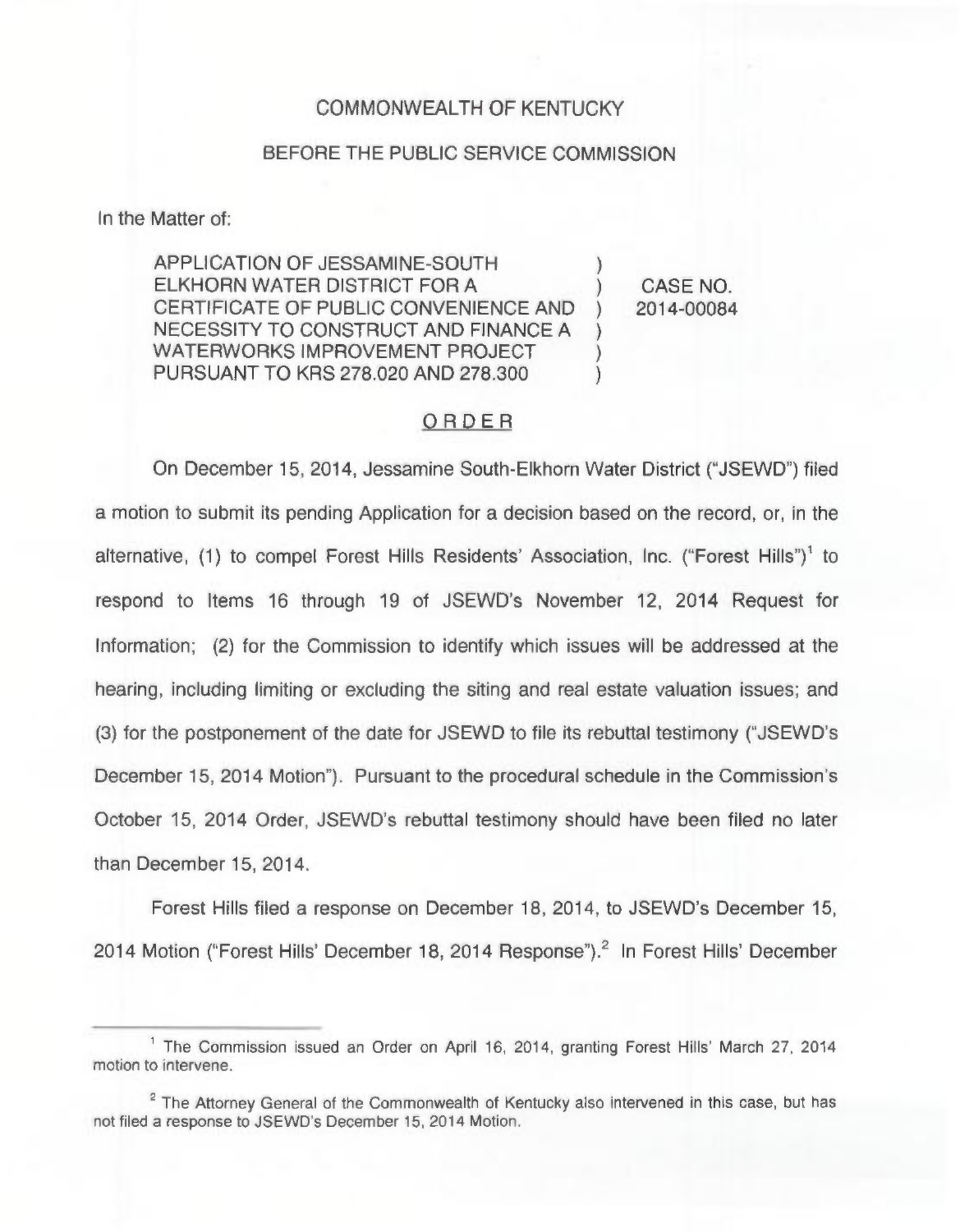18, 2014 Response, it requests the Commission to deny JSEWD's December 15, 2014 Motion in its entirety. Forest Hills further requests that the Commission proceed with the February 10, 2015 Hearing as scheduled.

On December 23, 2014, JSEWD filed a reply to Forest Hills' December 18, 2014 Response. JSEWD'S reply specifically disputes several of Forest Hills' arguments, and states generally that JSEWD's December 15, 2014 Motion speaks for itself.

For the reasons set forth below, we deny in part and grant in part JSEWD's December 15, 2014 Motion.

JSEWD's Request to Submit the Pending Application for a Decision Based on the Record

Referencing the Commission's April 30, 2013 Order in Case No. 2012-00470,<sup>3</sup> JSEWD believes the primary issues the Commission should consider for a Certificate of Public Convenience and Necessity ("CPCN") for the construction of a water tank are: (1) Population growth; (2) Demand growth; (3) Fire protection needs; and (4) Suitability of the tank size.<sup>4</sup> JSEWD states that it addressed each of these issues in its Application and prefiled testimony, but that Forest Hills has not addressed any of these issues in prefiled testimony, nor has it provided evidence related to these issues.<sup>5</sup> JSEWD further argues that Forest Hills refuses to indicate if it disagrees with or has any concerns regarding the evidence presented by JSEWD.<sup>6</sup> JSEWD argues that along

 $5/d.$ 

 $6$  Id. at 4.

<sup>&</sup>lt;sup>3</sup> Case No. 2012-00470, Application of Jessamine-South Elkhorn Water District for a Certificate of Public Convenience and Necessity to Construct and Finance a Waterworks Improvements Project Pursuant to KRS 278.020 and 278.300 (Ky. PSC Apr. 30, 2013).

<sup>&</sup>lt;sup>4</sup> JSEWD's December 15, 2014 Motion at 3.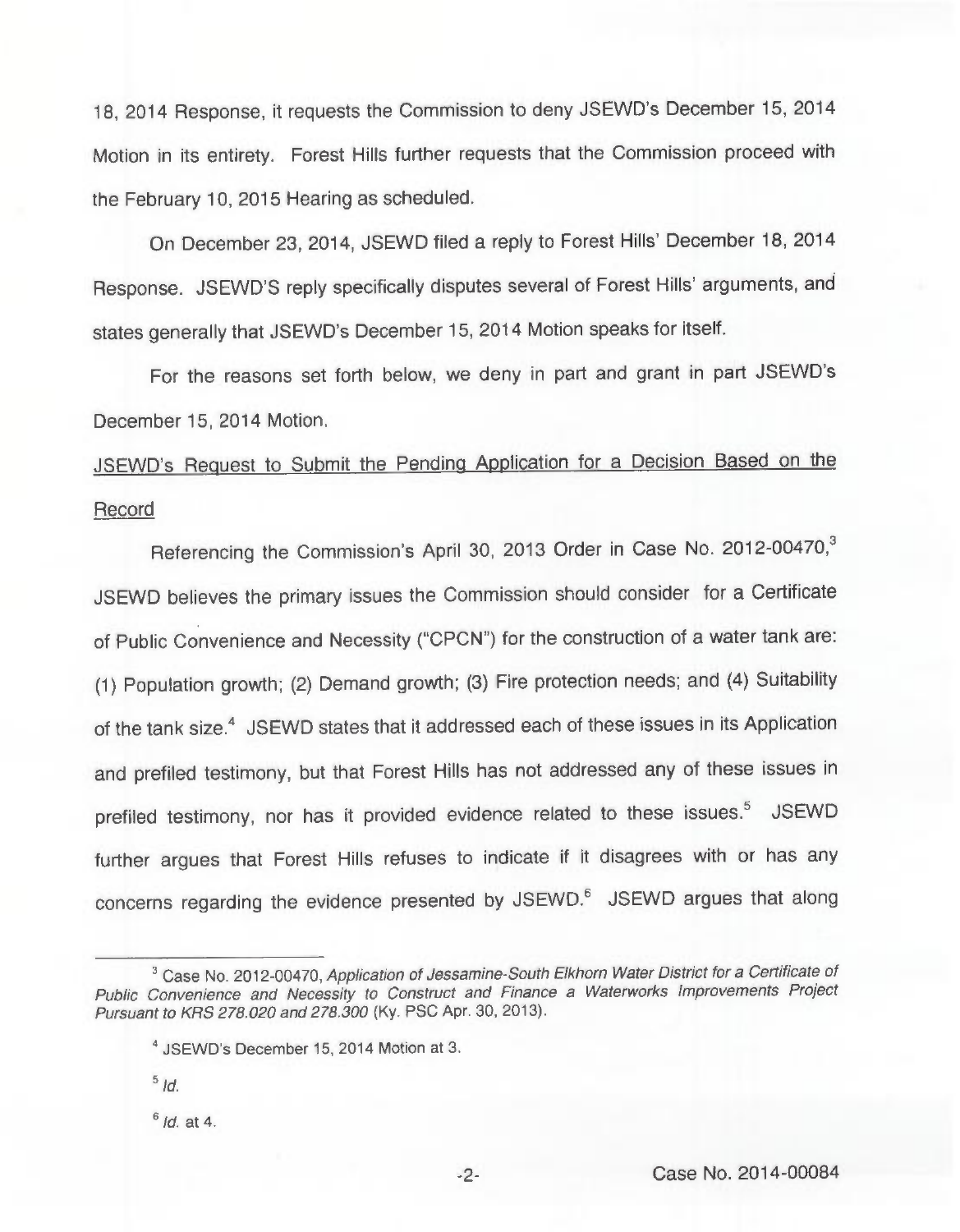with Case No. 2012-00470, which has been incorporated into this case.<sup>7</sup> the record is complete on "the primary issues" and the Application should be submitted on the  $reccord.<sup>8</sup>$ 

In its December 18, 2014 Response, Forest Hills specifically identified nine separate issues about which it intends to cross-examine JSEWD's witnesses. Forest Hills indicated that the nine issues identified are not an exhaustive list of issues on which it may cross-examine JSEWD's witnesses. $9$  At least two of the nine issues, the March 1, 2014 storage analysis and the Population Projections for Jessamine County South Elkhorn Water District 2015-2050.<sup>10</sup> directly relate to issues that JSEWD believes are the primary issues that the Commission should consider in determining whether to grant a CPCN for the construction of a water tank.

Forest Hills specifically identified relevant issues of concern that it wants to further develop during an evidentiary hearing. The Commission finds that Forest Hills should have the opportunity to cross-examine JSEWD's witnesses on all relevant issues.

<sup>9</sup> Forest Hills' December 18, 2014 Response at 4.

<sup>&</sup>lt;sup>7</sup> See Mar. 24, 2014 Order in this case.

JSEWD's December 15, 2014 Motion at 4.

<sup>&</sup>lt;sup>10</sup> JSEWD provided the March 1, 2014 Storage Analysis prepared by Horne Engineering, Inc. with its Application. The Population Projections for Jessamine County South Elkhorn Water District 2015- 2050 was included as Appendix A to the March 1, 2014 Storage Analysis.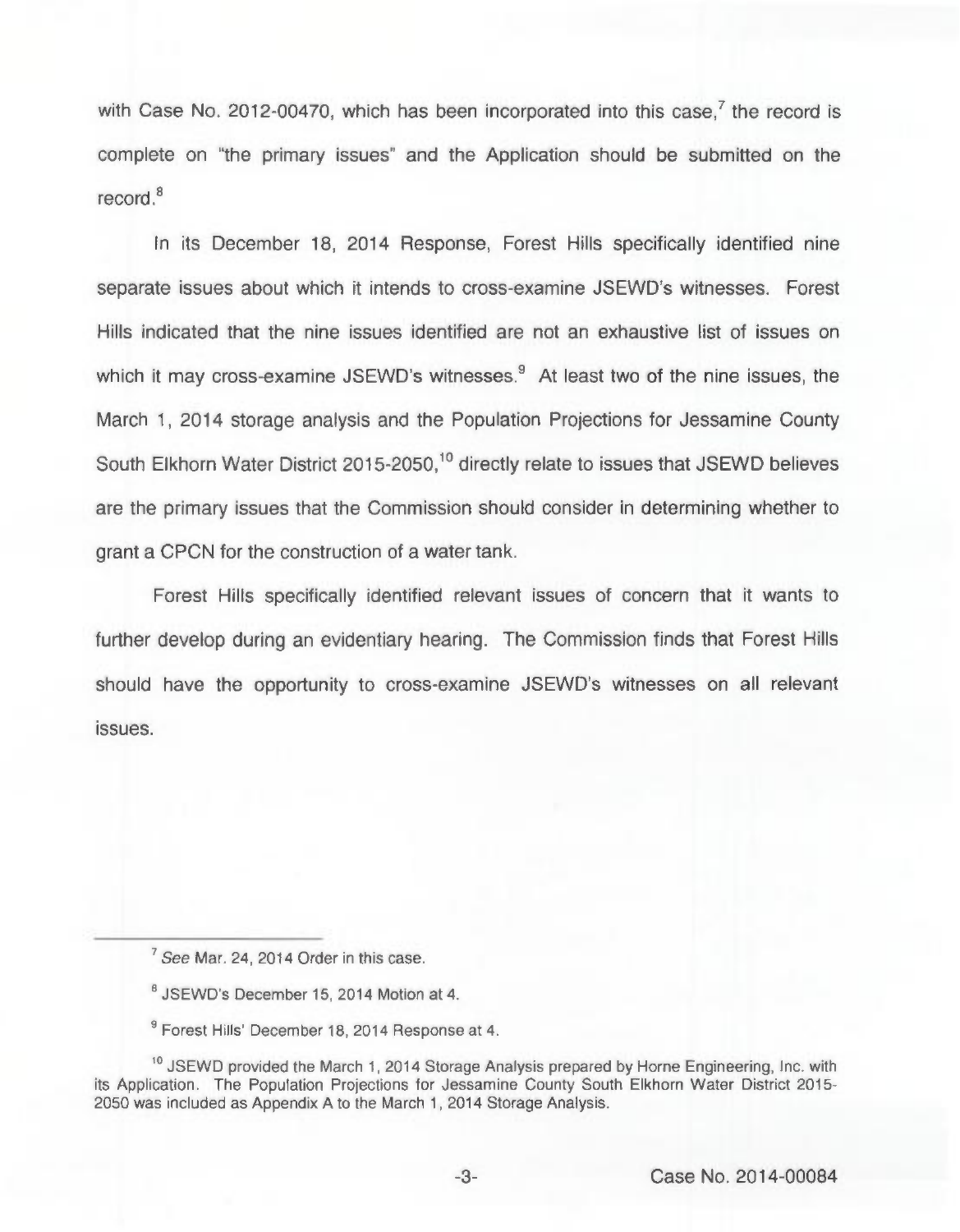## JSEWD's Request to Compel Forest Hills' Response to JSEWD's Request for Information. Items 16 throuah 19

Items 16 through 19 of JSEWD's November 12, 2014 Request for Information, in summary, request that Forest Hills identify issues or criticisms with the population projections or the storage analysis and identify any expert assistance or consultant Forest Hills used to develop the issue or criticism. In its November 26, 2014 Response to JSEWD's November 12, 2014 Request for Information, Forest Hills claimed attorney work privilege and did not provide the information requested in Items 16 through 19.

JSEWD claims that it could be subject to an "ambush" at the evidentiary hearing if it has no prior knowledge of Forest Hills' objections or concerns.<sup>11</sup> JSEWD contends that it will be prejudiced because it will not have any basis on which to file rebuttal testimony or respond to such objections if Forest Hills is permitted to not disclose the basis of its objections. JSEWD avers that this process would be fundamentally unfair.

Additionally, JSEWD seeks to limit what Forest Hills can ask during crossexamination by requiring that Forest Hills identify now its concerns with the studies.

Forest Hills contends that JSEWD wants Forest Hills' attorneys to provide their cross-examination outlines so JSEWD can be prepared for cross-examination."

Based on a review of the arguments, the Commission finds that JSEWD's motion to compel Forest Hills' response to Items 16 through 19 of JSEWD's November 12, 2014 Request for Information should be denied. JSEWD filed direct testimony of John G. Horne and Christopher Horne, the authors of the March 1, 2014 storage analysis,

<sup>&</sup>quot; JSEWD's December 15, 2014 Motion at 8.

<sup>12</sup> Forest Hills' December 18, 2014 Response at 5.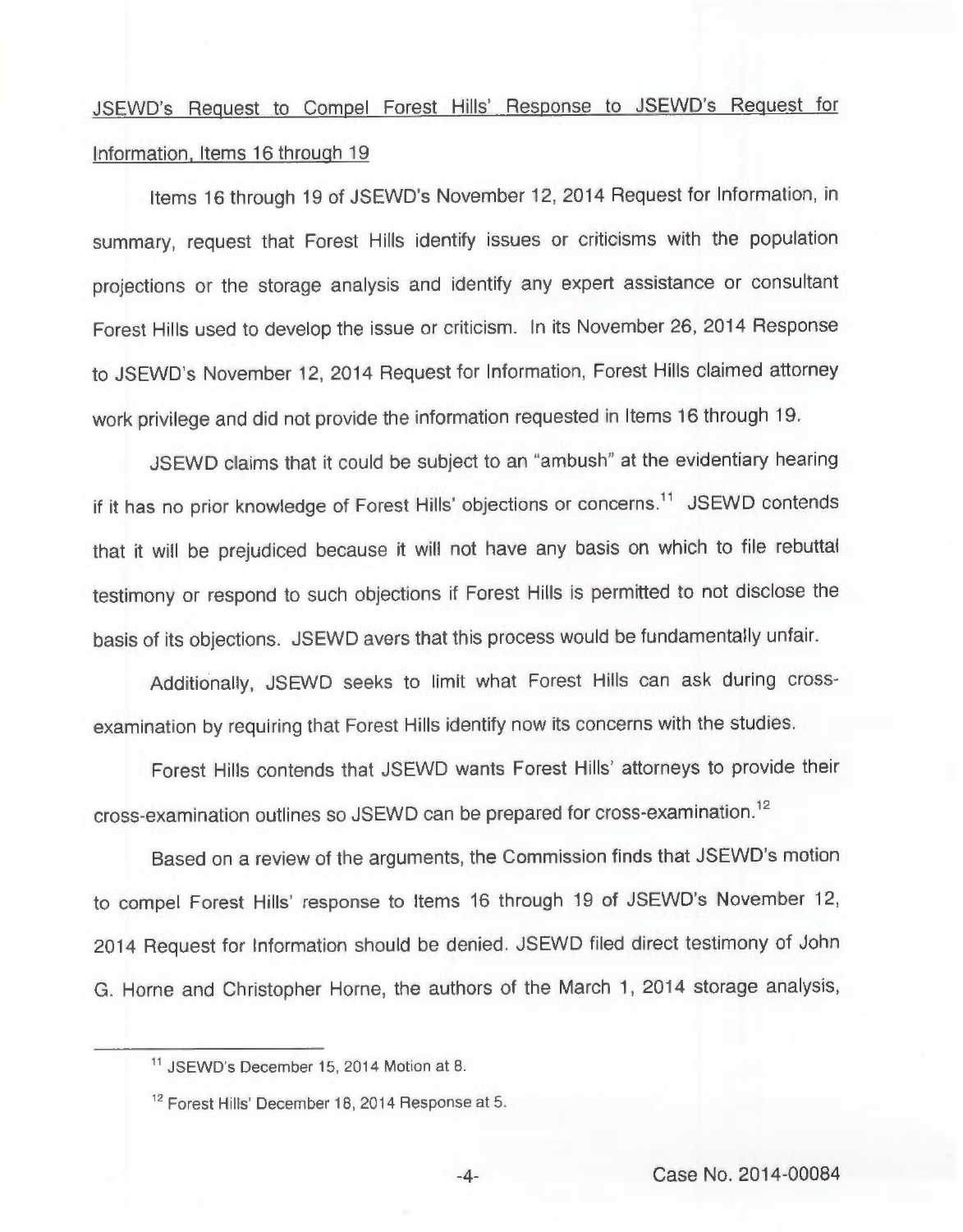and the direct testimony of Dallarn B. Harper, the author of the Population Projections Jessamine County South Elkhorn Water District 2015-2050. The authors of these two studies are being presented as expert witnesses and they should be well versed in how each study was prepared and assumptions made in preparing the studies.

JSEWD has not shown that it is entitled to be informed prior to the hearing of the specific issues that Forest Hills wants to explore at the hearing. As the applicant, JSEWD has the burden of proof, and Forest Hills has the right to question JSEWD's witnesses on all relevant issues at the hearing. Furthermore, information may develop during the course of cross-examination that would lead Forest Hills to refocus its efforts on different issues. With respect to JSEWD's request for identification of those persons assisting Forest Hills, JSEWD did not provide any authority for requiring a party to identify experts who will not present testimony but were merely consulted by a party. JSEWD's Reauest that the Commission Identifv the Issues to be Addressed at the Evidentiarv Hearina and Limit or Exclude the Sitina and Real Estate Valuation Issues

JSEWD argues that an extensive record of the siting complaints and real estate valuation issues already exists in Case No. 2012-00470.<sup>13</sup>

This is not the first time JSEWD has sought to prevent Forest Hills from developing its siting and real estate valuation issues regarding construction of a water tank.<sup>14</sup> As stated in our March 8, 2013 Order in Case No. 2012-00470, all relevant factors must be balanced when determining whether to grant or deny a CPCN.<sup>15</sup> Siting

<sup>&</sup>lt;sup>13</sup> JSEWD's December 15, 2014 Motion at 5-7.

<sup>&</sup>lt;sup>14</sup> See Case No. 2012-00470, JSEWD's Motion to Limit Evidentiary Hearing to Relevant Evidence and Issues, filed Jan. 7, 2013.

Case No. 2012-00470, Order (Ky. PSC Mar. 8, 2013) at 3. (Cites omitted.)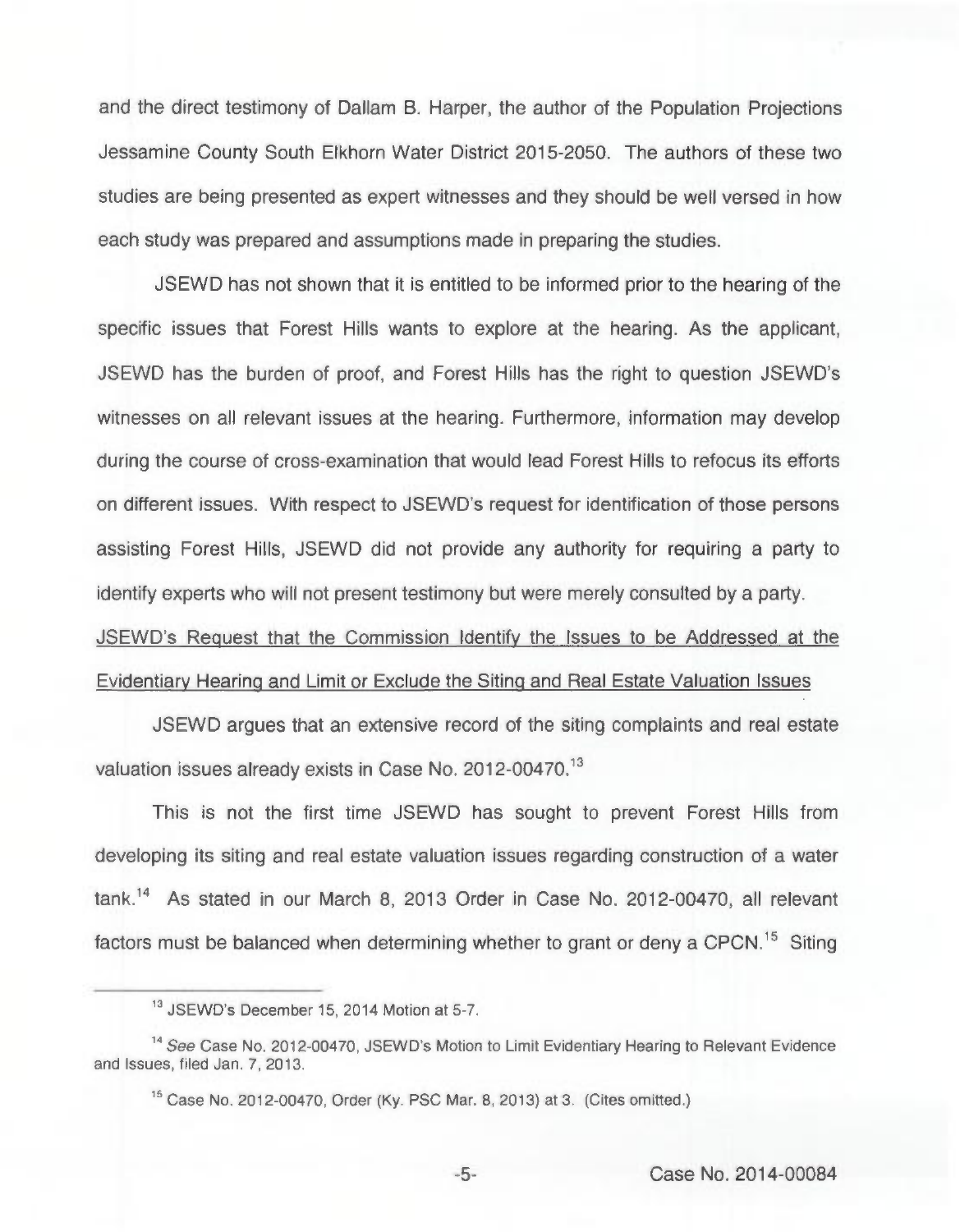and real estate valuation issues are relevant issues, although these issues are not given equal weight with that of paramount considerations.<sup>16</sup>

Based on a review of the arguments, the Commission finds that JSEWD's motion to limit or prevent Forest Hills from developing evidence related to siting or real estate valuation issues should be denied. Although the siting complaints and real estate valuation issues were raised by the parties in Case No. 2012-00470, the Commission's decision in that case focused only on the failure to prove a need for a million-gallon storage facility.<sup>17</sup> Therefore, the siting complaints and real estate valuation issues were not addressed in the Final Order in Case No. 2012-00470."

JSEWD acknowledges that Forest Hills has filed additional information in the current case regarding siting and real estate valuation issues.<sup>19</sup> Forest Hills has not had the opportunity to question JSEWD's witnesses regarding this new information.

JSEWD's Request for Postponement of the Date to File Rebuttal Testimony

JSEWD requests postponement of the date of its submission of rebuttal testimony until after the Commission issues an order deciding JSEWD's pending motion.<sup>20</sup> JSEWD contends that the resolution of its motion will help JSEWD determine the necessity of any rebuttal testimony, and noted that there would be no need for a

 $18$  Id.

 $^{20}$  Id. at 9.

 $16$   $1d.$  at 3-4.

Case No. 2012-00470, Final Order (Ky. PSC Apr. 30, 2013), footnote 42 at 12.

<sup>&</sup>lt;sup>19</sup> JSEWD's December 15, 2014 Motion at 5-6.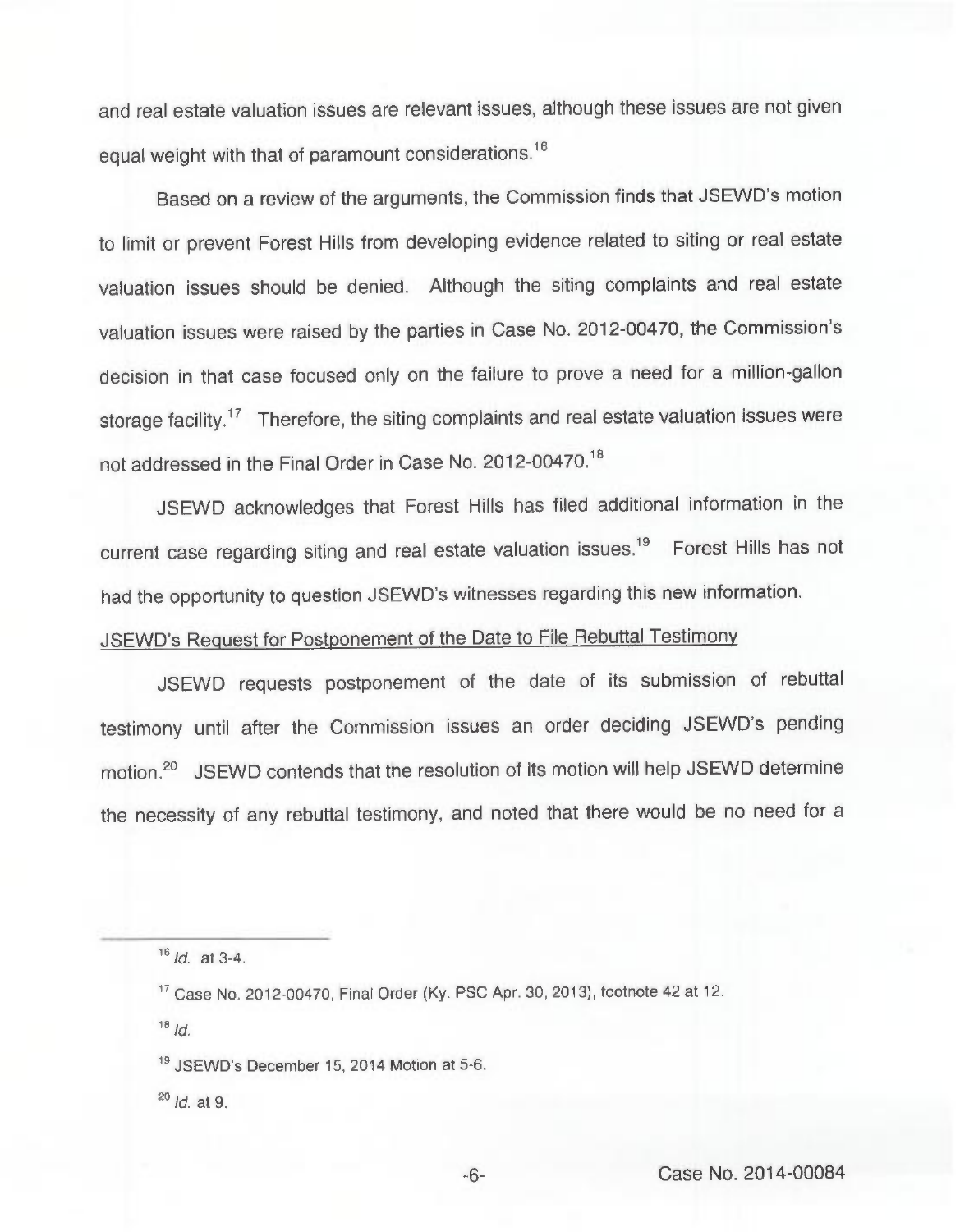delay in the scheduled hearing because the hearing in this matter is set for February 10,  $2015^{21}$ 

Forest Hills argues that JSEWD should not have waited until the day its rebuttal testimony was due to request an extension of time to file rebuttal testimony. Forest Hills claims that it will suffer prejudice if its time to prepare for the hearing is limited by postponement of JSEWD's rebuttal testimony.<sup>22</sup>

The Commission finds that JSEWD's request for postponement of the date to submit its rebuttal testimony should be granted. JSEWD should have until January 14, 2015, to file its rebuttal testimony. Forest Hills will still have more than three weeks in which to prepare for the February 10, 2015 Hearing.

IT IS THEREFORE ORDERED that:

1. JSEWD's request to submit its Application for a CPCN for a decision on the record is denied.

2. JSEWD's request to compel Forest Hills to respond to Items 16 through 19 of JSEWD's November 12, 2014 Request for Information is denied.

3. JSEWD's request for the Commission to identify issues to be addressed during the February 10, 2015 Hearing, including the limitation or exclusion of siting and real estate valuation issues, is denied.

4. JSEWD's request for postponement of the date to file its rebuttal testimony is granted.

5. JSEWD shall file its rebuttal testimony no later than January 14, 2015.

nd.<br><sup>22</sup> Forest Hills' December 18, 2014 Response at 7.

 $^{21}$  Id.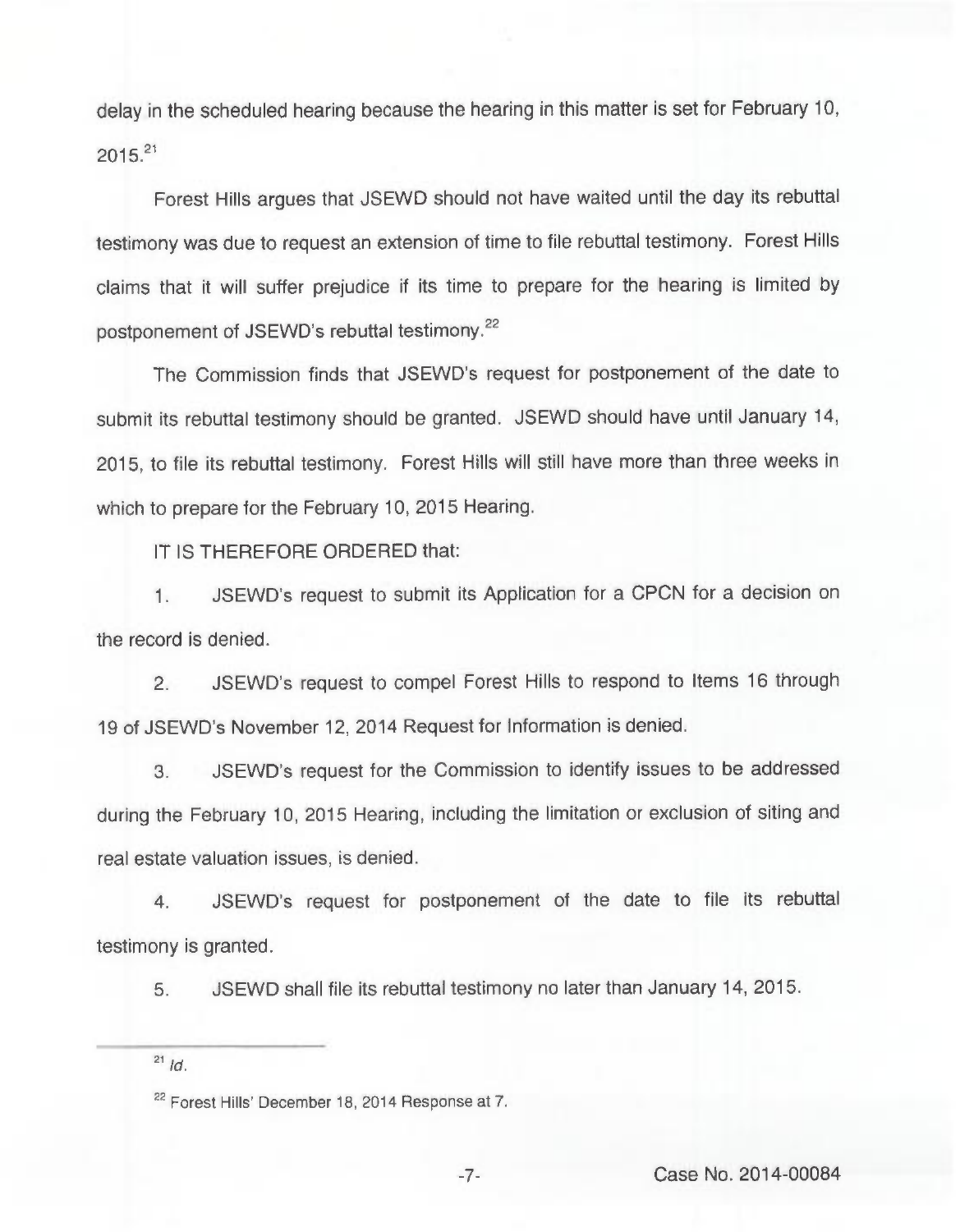| By the Commission<br>养<br>ENTERED<br><b>JAN 0 7 2015</b><br>KENTUCKY PUBLIC<br>SERVICE COMMISSION |
|---------------------------------------------------------------------------------------------------|
|                                                                                                   |
|                                                                                                   |
|                                                                                                   |

ATTEST: Executive Director